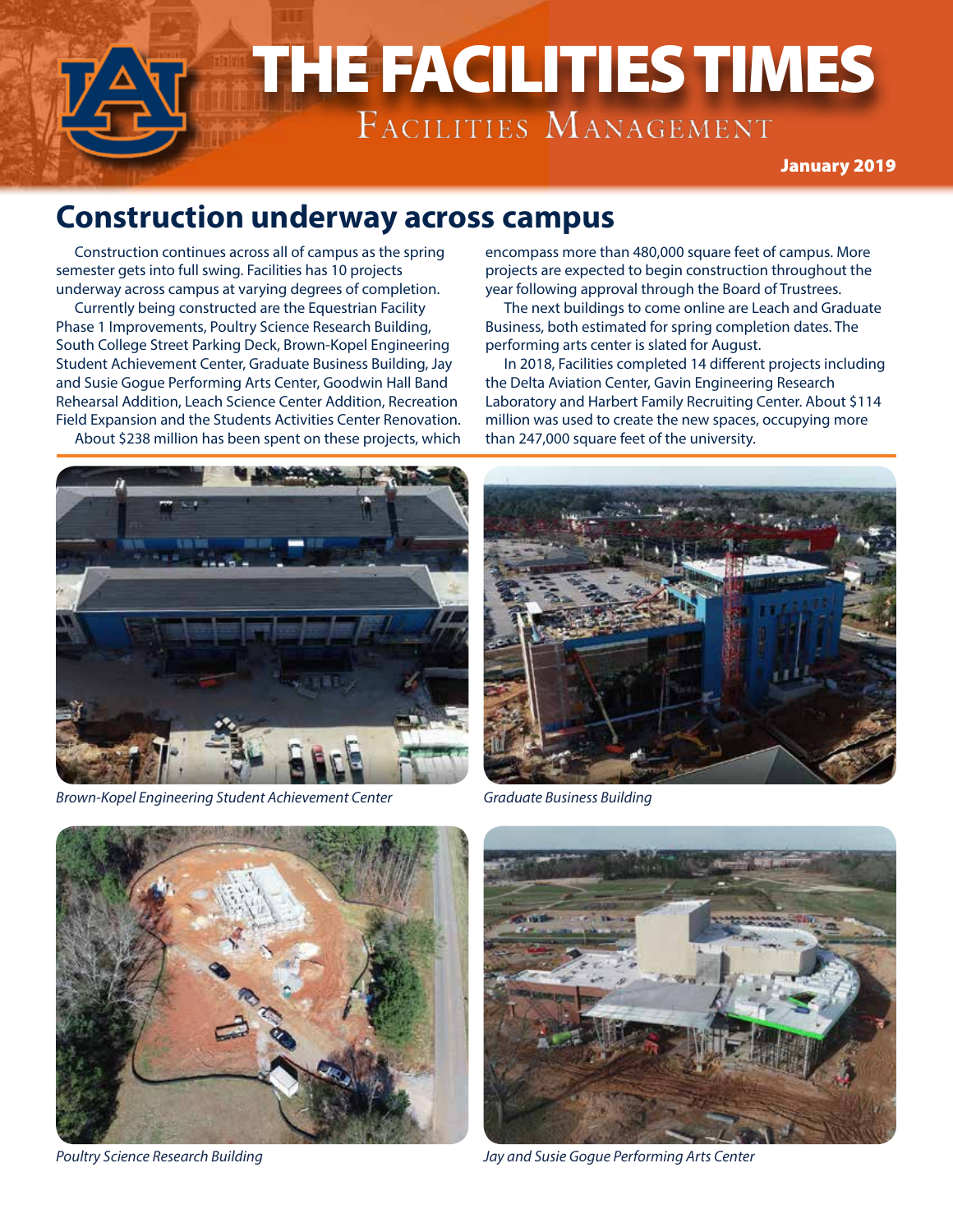# **January News Briefs**







Hundreds of toys were donated by employees of Facilities Management before the Christmas holiday in support of BigHouse Foster and Adoptive Families. The toys were gathered and delivered by Facilities for children and their families in need of a Christmas miracle.

**EMPLOYEE RECOGNITIONS**





*Members of Service Support recently received some of the last Certificates of Appreciation and Tiger Tickets. At top, from left, are William Dempster, Certificate of Appreciation recipient, and Michael Hood. At bottom, from left, are Gabriel McKenzie, Forrest Bearden, Marcus Moore, Hood, Junior Decker and Eric Kennedy. Moore, Hood, Decker and Kennedy received Certificates of Appreciation, and McKenzie, Bearden, Moore, Decker and Kennedy received Tiger Tickets.*

o

**Editorial and Writing Staff** Martha Gentry '98 Trey Wood '07

**Photography** Samantha Sieren Trey Wood



**Please remember to recycle this newsletter.**

**AUBURN UNIVERSITY** 

**Submit Feedback to Trey Wood at woodcas@auburn.edu**

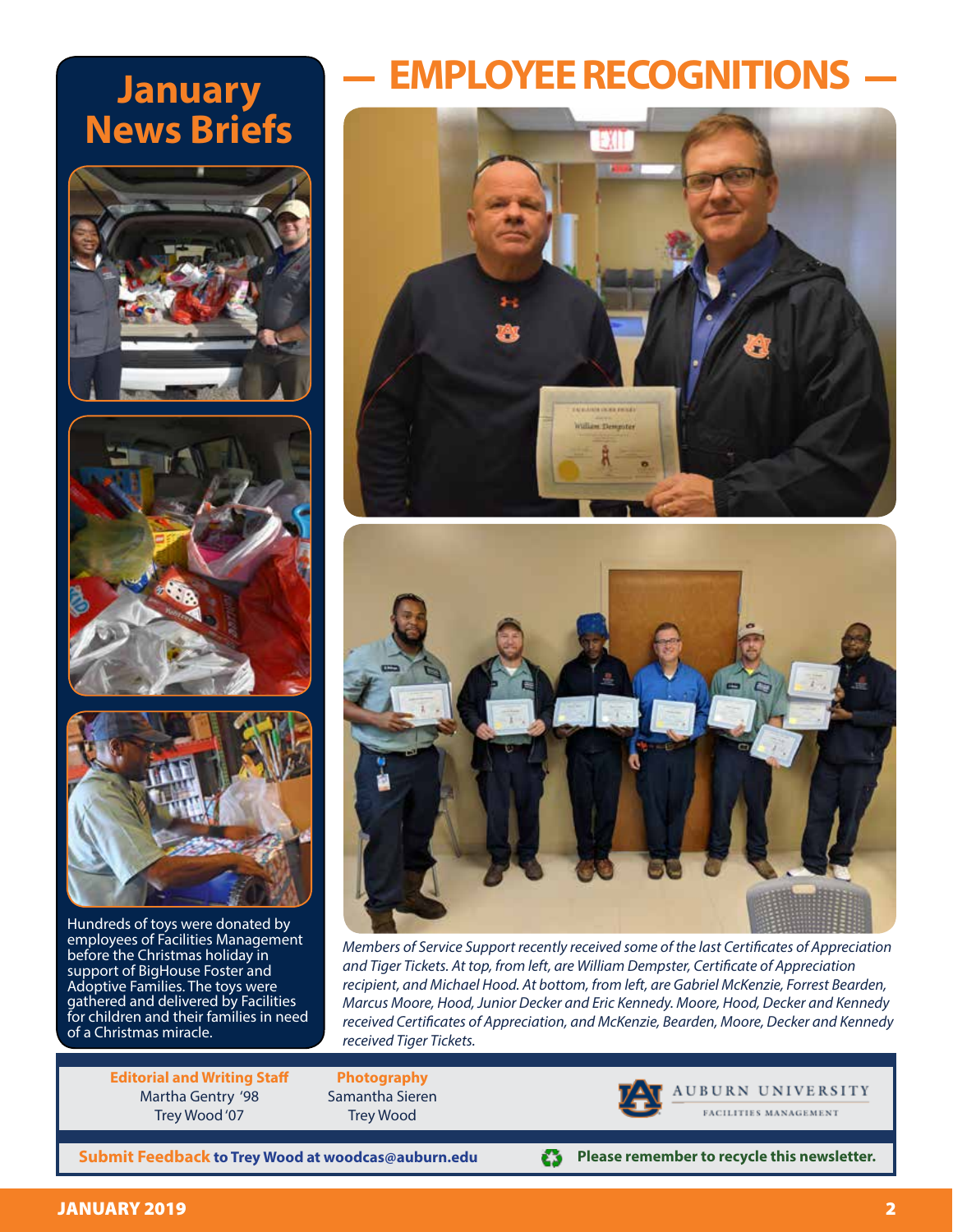## **Continued from page 1**





*Goodwin Hall Band Rehearsal Addition Equestrian Facility Phase 1 Improvements*





*Leach Science Center Addition South College Street Parking Deck*





*Recreation Field Expansion Students Activities Center Renovation*

#### JANUARY 2019 3